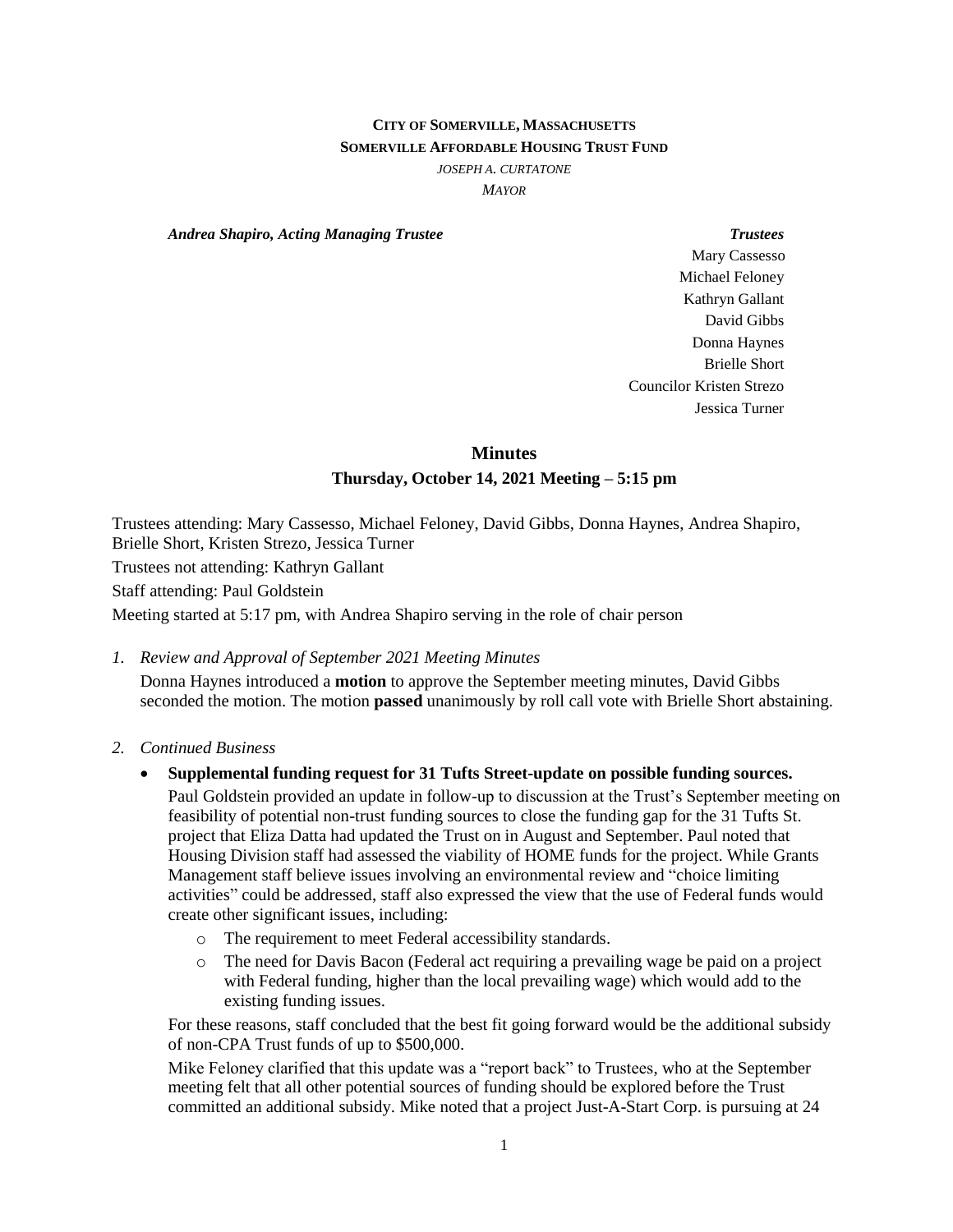Webster Ave. would be a strong candidate for use of HOME funds within the next year. Trustees did not have any additional questions or feedback.

#### *3. New Business*

- **Managing Trustee.** Andrea Shapiro and Mary Cassesso spoke, and updated Trustees on the status of the position of Managing Trustee. Andrea will continue in her capacity of Managing Trustee until an Annual Meeting with elections can be held.
- **Financial report(s) review (CPA Account and Non CPA Account, August, 2021).** Paul presented the financial reports for both the CPA and Non-CPA accounts from the month of August. Paul noted that there was not any significant activity in either account in August, and indicated that with the Powers & Sullivan financial review completed, he would be focusing on the Trust's Annual Report. Donna made a **motion** to accept the financial reports, which was seconded by Mary. The motion **passed** unanimously by roll call vote.
- **November meeting date, in light of Veterans Day holiday on second Thursday in November (11/11/2021).** Paul called Trustees' attention to the fact that the November meeting as scheduled would fall on the Veterans Days holiday. Suggestions on how to proceed included postponing the meeting to the following week (11/18), or cancelling the November meeting altogether and reconvene the Trustees in December for what would be the Annual Meeting where new officers are elected. Paul also noted that he would need to be out of the office for the next two weeks, which would put a strain on attempts to hold a November meeting earlier than  $11/11$ .

Andrea asked if the November meeting was cancelled what the procedure would be if something that warranted action on the part of the Trust was to come up between now and December. Mike noted that he would be the point of contact for any Trust related items while Paul was out of the office, and further noted that if something which warranted immediate action from the Trust did come up a meeting would be convened. Mary made a **motion** to cancel the November meeting, and have the December meeting serve as the Annual Meeting. The motion was seconded by Mike, and was **passed** unanimously by roll call vote.

## *4. Communications*

## **Standing Update Items:**

- o *100 Homes internal assessment and next steps.* Paul noted that he and Mike had created a summary matrix in draft form of the three memos SCC had provided outlining the challenges facing the 100 Homes Program and their potential solutions. The summary matrix will be the basis of a presentation to the Mayor's office on the 100 Homes Program and its proposed expansion to 2,000 Homes.
- o *Strategic Visioning.* Housing Division staff is currently reviewing the solicitation document before it is circulated to a list of potential consultants. Paul noted that at the request of Trustees he reached out to Jenn Goldson, the consultant who produced the Trust's last Strategic Visioning on the subject of including the Home Rule Petition (HRP) in any sort of Strategic Visioning plan. Jenn acknowledged the value of including the HRP in the scope of work despite the fact that it is still waiting to be heard by the Committee on Housing, and Paul noted that the HRP will be part of the scope of work for the forthcoming Strategic Visioning plan.
- o *Home Rule Petition (HRP).* Paul noted that he had received an update from the Mayor's legislative liaison, Hannah Carrillo, informing him that the HRP was scheduled to be heard by the Committee on Housing earlier this week, but that information proved to be inaccurate, as the HRP was not on the Committee's schedule for this week. Paul further noted that the Hannah indicated to him that despite the mix up this week, the HRP would